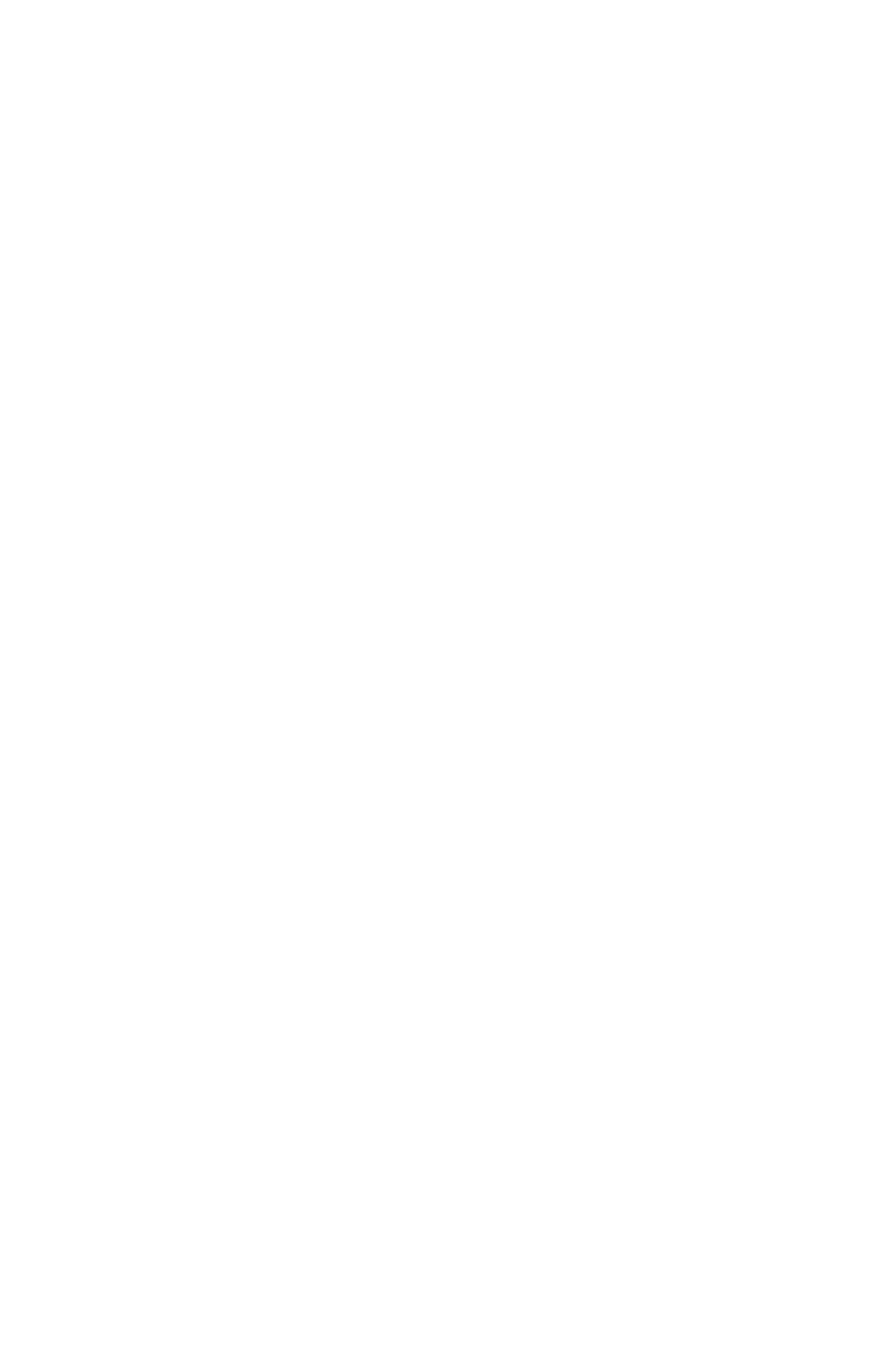## TABLE OF CONTENTS

| <b>PREFACE</b>                                                                                                                                                                                                                                                                                                                                            | xi           |
|-----------------------------------------------------------------------------------------------------------------------------------------------------------------------------------------------------------------------------------------------------------------------------------------------------------------------------------------------------------|--------------|
| THE ORGANIZING COMMITTEES                                                                                                                                                                                                                                                                                                                                 | xii          |
| I. Cosmological Parameters, $H_0$ , $q_0$ , $\Omega_0$ and $\Lambda$                                                                                                                                                                                                                                                                                      |              |
| Cosmological Parameters and the Evolution of the Universe : Progress and Prospects<br>*M.S. Longair                                                                                                                                                                                                                                                       | $\mathbf{1}$ |
| The Hubble Space Telescope Key Project to Measure the Hubble Constant<br>*W.L. Freedman, J.R. Mould, R.C. Kennicutt Jr. and B.F. Madore                                                                                                                                                                                                                   | 17           |
| The Linearity of the Cosmic Expansion Field and the Value of the Hubble Constant<br>*G.A. Tammann                                                                                                                                                                                                                                                         | 31           |
| The Tip of the Red Giant Branch as a Population II Distance Indicator<br>*S. Sakai                                                                                                                                                                                                                                                                        | 48           |
| The Cosmological Parameters $H_0$ and $\Omega_0$<br>*R.B. Tully                                                                                                                                                                                                                                                                                           | 54           |
| Cosmological Parameters from the CERES Project<br>A. Biggs I.W.A. Browne, P. Helbig, N.J. Jackson, L. King, D.R. Marlow, A. Mcguinness,<br>S. Nair, C.M. Sykes, P.N. Wilkinson, E. Xanthopoulos, A.G. de Bruyn, R. Blandford, J. Cohen,<br>C. Fassnacht, T. Pearson, A. Readhead, D. Womble, M. Bremer, G. Miley, L. Koopmans, S. Myers<br>and A. Patnaik | 64           |
| Do Lensing Statistics Rule out a Cosmological Constant?<br>M. Chiba and Y. Yoshii                                                                                                                                                                                                                                                                         | 65           |
| $H_0$ from Distant Clusters of Galaxies Observed with $ASCA$<br>T. Furuzawa, Y. Tawara, K. Yamashita, S. Miyoshi and M. Matsuura                                                                                                                                                                                                                          | 66           |
| Measuring Cosmological Parameters with Very Long Baseline Interferometry<br>L.I. Gurvits, K.I. Kellermann and S. Frey                                                                                                                                                                                                                                     | 67           |
| Theoretical Light Curves for Type Ia Supernovae and Determination of the Hubble Constant<br>K. Iwamoto and K. Nomoto                                                                                                                                                                                                                                      | 68           |
| Globular Cluster Ages from Hipparcos Subdwarfs<br>F. Pont, D.A. Vandenberg, M. Mayor and C. Turon                                                                                                                                                                                                                                                         | 69           |
| CO Tully-Fisher Relation for the Distance Measurement to Redshift $cz=20,000$ to 50,000 km/s<br>Y. Sofue, Y. Tutui, M. Honma, T. Ichikawa, K. Wakamatsu, I. Kazes and J. Dickey                                                                                                                                                                           | 70           |
| The Value of $H_0$ from the TF Diameter Relation<br>G. Theureau                                                                                                                                                                                                                                                                                           | 71           |
| Gravitational Lensing as a Cosmological Tool<br>J. Wambsganss, R.Cen and J.P. Ostriker                                                                                                                                                                                                                                                                    | 72           |
| Estimation of the Internal Extinction of Spiral Galaxies for Multi-color Tully-Fisher Relations<br>M. Watanabe and N. Yasuda                                                                                                                                                                                                                              | 73           |

 $^{\ast}$  Invited talks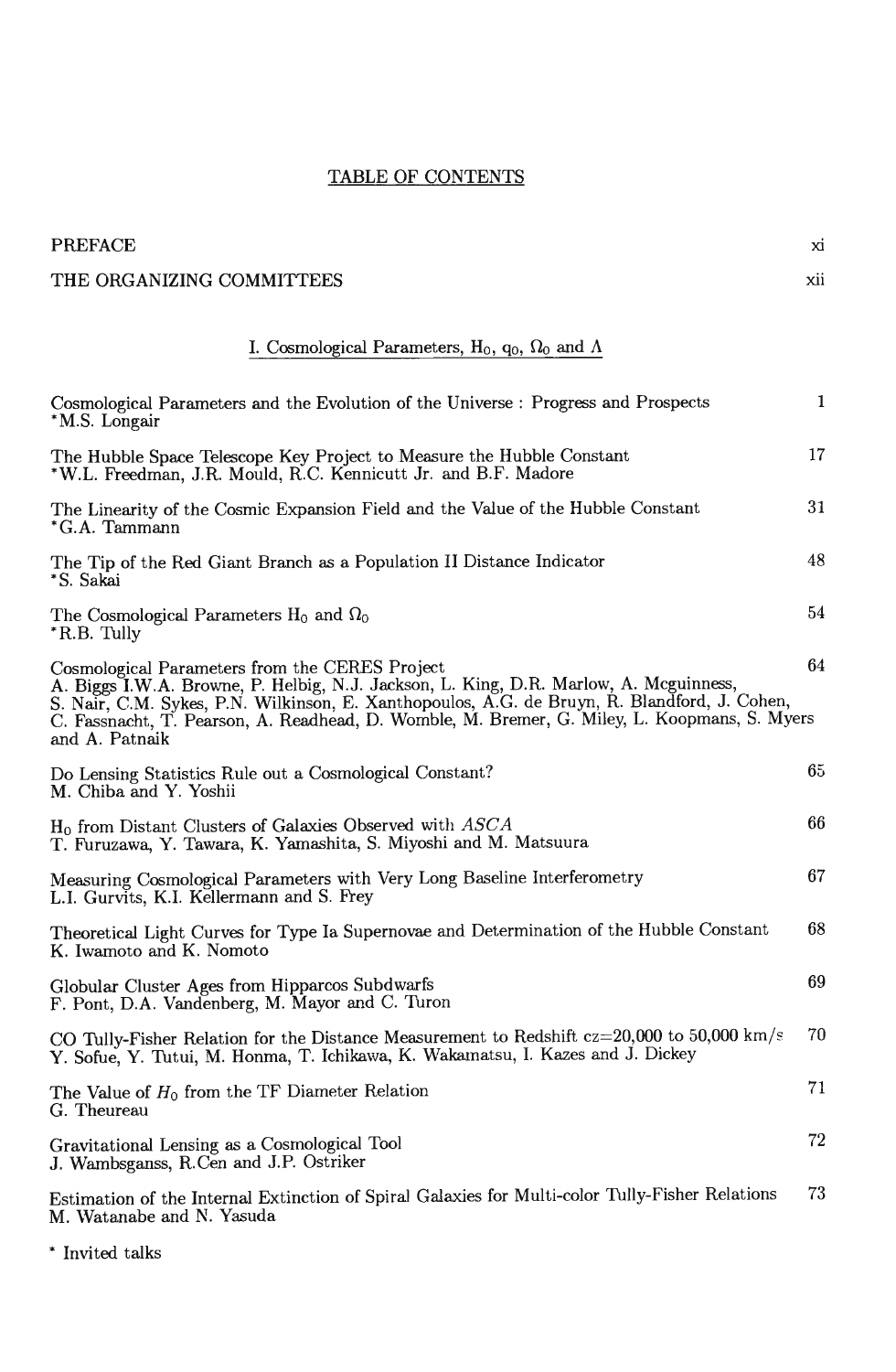## II. Cosmic Microwave Background Radiation

| Current Status of the Cosmic Microwave Background Radiation<br>*R.B. Partridge                                                                                                                                                                 | 74  |
|------------------------------------------------------------------------------------------------------------------------------------------------------------------------------------------------------------------------------------------------|-----|
| Determination of Cosmological Parameters by Cosmic Microwave Background<br>*N. Sugiyama                                                                                                                                                        | 88  |
| The $H - \Omega_0$ Diagram from Recent CMB Observations<br>*C.H. Lineweaver                                                                                                                                                                    | 98  |
| Observations of the CMB on Scales of 2° to 15°<br>R.D. Davies, R.J. Davis, A.Wilkinson, R.A. Watson, S.J. Melhuish, S. Dicker, S. Veeraraghavan,<br>R. Rebolo, C.M. Gutierrez, R.Y. Hoyland, A.N. Lasenby, S. Hancock, A.W. Jones and G. Rocha | 103 |
| Correlation Functions of CMB Anisotropy and Polarization<br>K.W. Ng                                                                                                                                                                            | 104 |
| Extended Rees-Sciama Effect and Anisotropy of Cosmic Microwave Backgroound Radation<br>X. Wu, C. Xu and E. Brüning                                                                                                                             | 105 |
| CMB Anisotropies Produced by Nonlinear Voids<br>N. Sakai, J. Yokoyama and N. Sugiyama                                                                                                                                                          | 106 |
| III. Galaxy Formation and Evolution                                                                                                                                                                                                            |     |
| The Formation and Evolution of Galaxies : Perspectives on the Origin of the Hubble Sequence<br>*R.S. Ellis                                                                                                                                     | 107 |
| Galaxy Evolution Probed by Mid-Infrared Deep Survey<br>*Y. Taniguchi                                                                                                                                                                           | 124 |
| Evolutionary Population Synthesis Models of Primeval Galaxies: A Critical Appraisal<br>* A. Buzzoni                                                                                                                                            | 134 |
| Ages of Giant Elliptical Galaxies as Evidence for the Cosmological Constant<br>$* \check{Y}.W.$ Lee                                                                                                                                            | 140 |
| Luminosity Density Evolution in the Universe and Cosmological Parameters<br>*T. Totani                                                                                                                                                         | 145 |
| Galaxy Formation: the Role of Gravitational Collisions<br>C. Balland, J. Silk and R. Schaeffer                                                                                                                                                 | 151 |

A Revised Age for the  $z=1.55$  Galaxy LBDS 53W091 G. Bruzual A. and G. Magris C.

Formation and Evolution of Disk Galaxies C. Firmani and V. Avila-Reese

An ANN Approach to Classification of Galaxy Spectra for the 2DF Galaxy Redshift Survey 154 S.R. Folkes, O. Lahav and S.J. Maddox 155 Structure of Dark Matter Halo T. Fukushige and J. Makino 156 Multicolor Luminosity Function of Field Galaxies A. Brunello, P. Saracco, B. Garilli, D. Maccagni and G. Chincarini 157 Do All Spiral Galaxies Have a Massive Dark Halo? M. Honma and Y. Sofue

152

153

Evolutionary and Cosmological Corrections for High Redshift Galaxies 158 C.S. Möller, U. Fritze-V. Alvensleben and K.J. Fricke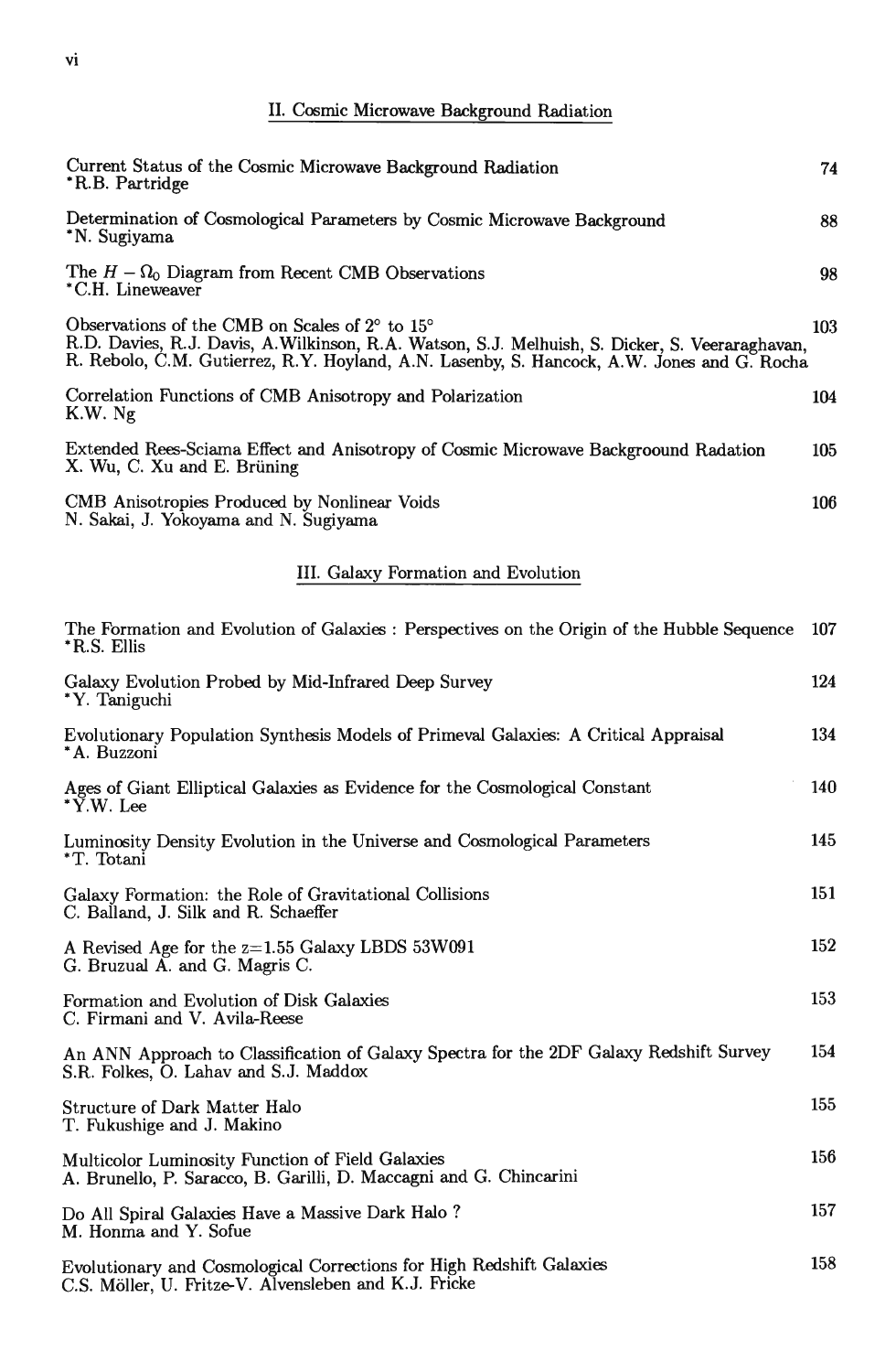| CO Observations of High-z Objects<br>K. Ohta, K. Nakanishi, M. Akiyama, T.T. Takeuchi, T. Yamada, Y. Shioya, K. Kohno,<br>R. Kawabe, N. Kuno and N. Nakai                                       | 159        |
|-------------------------------------------------------------------------------------------------------------------------------------------------------------------------------------------------|------------|
| Color of Dwarf Galaxies in the Coma Cluster<br>S. Okamura, Y. Komiyama, M. Sekiguchi, N. Kashikawa, K. Shimasaku, M. Yagi, M. Doi,<br>N. Yasuka, W. Kawasaki, M. Iye, D. Carter and B. Mobasher | 160        |
| <b>Evolution of Primordial Protostellar Clouds</b><br>K. Omukai, R. Nishi, H. Uehara and H. Susa                                                                                                | 161        |
| Wide Binaries and the Age of the Galaxy<br>T.D. Oswalt, J.A. Smith and M.A. Wood                                                                                                                | 162        |
| Post-Newtonian Expansion of Gravitational Waves from a Particle in Circular Orbits<br>around a Rotating Black Hole : Effects of Black Hole Absorption<br>H. Tagoshi, S. Mano and E. Takasugi    | 163        |
| Red Galaxies around a Quasar at $z=1.1$ and their Ages<br>I. Tanaka, T. Yamada, A. Aragón-Salamanca, T. Kodama, K. Ohta and N. Arimoto                                                          | 164        |
| The Tully-Fisher Relation Using the CO-Line for Interacting Galaxies<br>Y. Tutui and Y. Sofue                                                                                                   | 165        |
| Fragmentation of the Primordial Gas Clouds<br>H. Üehara, H. Susa, R. Nishi, M. Yamada and T. Nakamura                                                                                           | 166        |
| Limits on the Variation of Physical Constants Derived from Molecular Absorption Lines<br>T. Wiklind and F. Combes                                                                               | 167        |
| Noncompact Objects as Microlenses<br>A.F. Zakharov and M.V. Sazhin                                                                                                                              | 168        |
| IV. Structure Formation and Dark Matter                                                                                                                                                         |            |
| Regularity of the Large-Scale Structure of the Universe<br>* J. Einasto                                                                                                                         | 169        |
| The AAO 2DF QSO Redshift Survey<br>*B.J. Boyle, R.J. Smith, T.Shanks, S.M.Croom and L.Miller                                                                                                    | 178        |
| Void Hierarchy in the Northern Local Void<br>*U. Lindner, K.J. Fricke, J. Einasto and M. Einasto                                                                                                | 185        |
| X-Ray Study of Clusters of Galaxies with ASCA<br>*T. Ohashi                                                                                                                                     | 191        |
| The X-Ray Background and the AGN Luminosity Function<br>*G. Hasinger                                                                                                                            | <b>200</b> |
| Analysis of Large Scale Structure using Percolation, Genus and Shape Statistics<br>*V. Šahni                                                                                                    | 210        |
| Testing Cosmological Models with Clusters of Galaxies<br>*S.Gottlöber, J. Retzlaff and A. Klypin                                                                                                | 221        |
| Measuring Galaxy Bias from the High-Order Correlation Functions<br>*Y.P. Jing                                                                                                                   | 229        |
| Determining $\Omega_0$ and $\lambda_0$ from Cosmological Redshift Distortion of Galaxies and Quasars<br>*Y. Suto                                                                                | 235        |

vii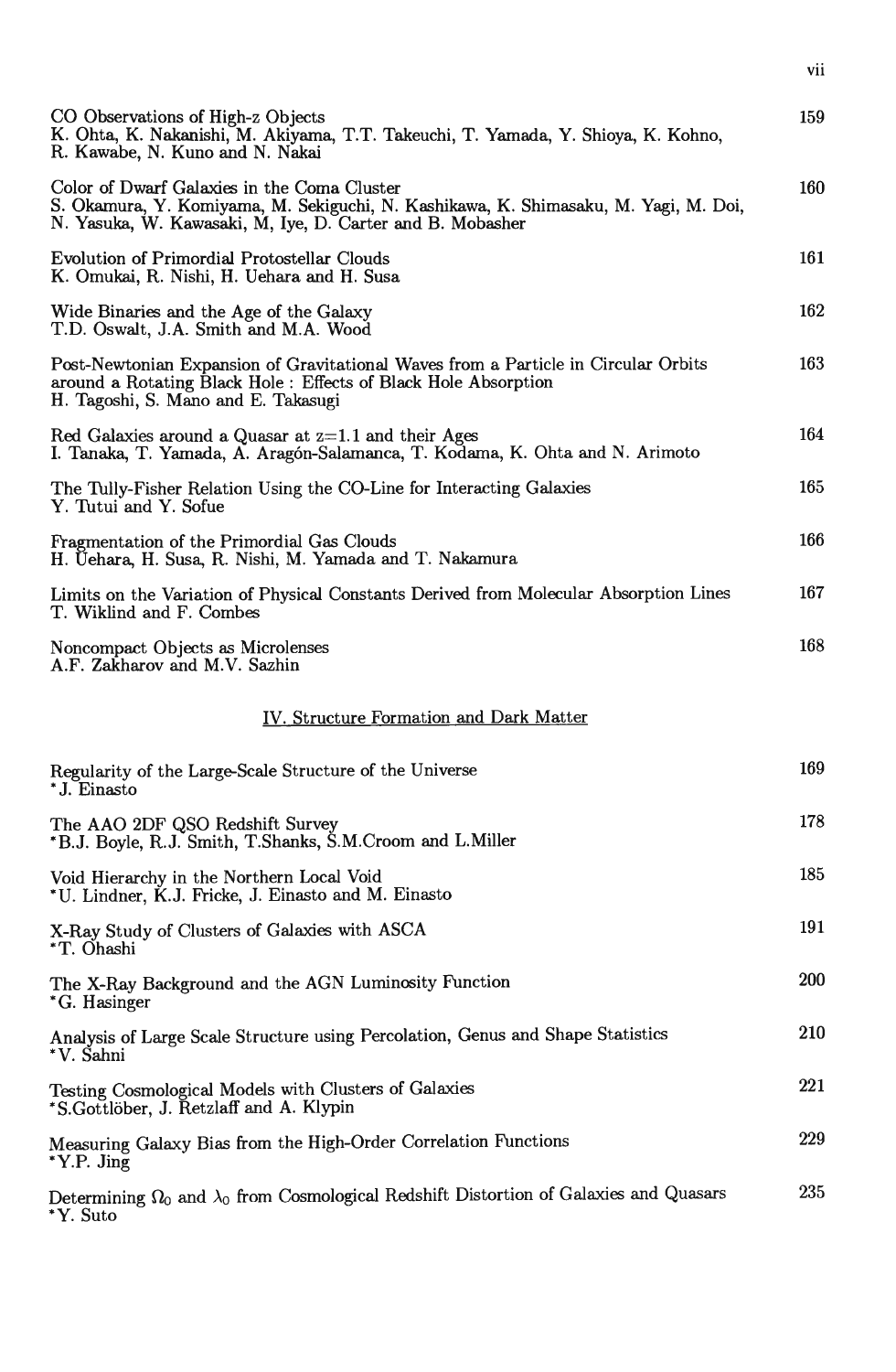| Gravitational Lensing in the Clumpy Universe<br>H. Asada                                                                                               | 241 |
|--------------------------------------------------------------------------------------------------------------------------------------------------------|-----|
| The Mass Function of Cosmic Structures<br>E. Audit, R. Teyssier and J.-M Alimi                                                                         | 242 |
| Cosmological Parameters from the X-Ray Evolution of Clusters<br>R.G. Bower and S.T. Kay                                                                | 243 |
| Probing Density Fluctuations in the Universe with the FIRST Radio Survey<br>C.M. Cress                                                                 | 244 |
| Tidal Torques Dynamical Friction and the Structure of Clusters of Galaxies<br>A. Del Popolo and M. Gambera                                             | 245 |
| Typical Scales in Distribution of IRAS Galaxies<br>Z.G. Deng, X.Y. Xia and G. Börner                                                                   | 246 |
| Weak Galaxy-Galaxy Lensing in HST DATA<br>T. Ebbels, J.P. Kneib and R. Ellis                                                                           | 247 |
| Multiscale Comparison of Potent and IRAS<br>P. Haines and G.F.R. Ellis                                                                                 | 248 |
| Formation Mechanism of Hierarchical Astronomical Objects in the Cosmic String Scheme<br>T. Hara, S. Miyoshi and P. Mähönen                             | 249 |
| Pancake Collapse and Structure Formation from CDM Density Fluctuations<br>T. Hosokawa and M. Yokosawa                                                  | 250 |
| Cosmological Studies from the MRC/1Jy Radio Galaxy Sample : The Spectral Index – Redshift<br>Correlation<br>R.M. Athreya and V.K. Kapahi               | 251 |
| N-Body Simulation of Large Scale Structure in the Universe with Oscillating Scalar Field<br>K. Kawabata, H. Taguchi and Y. Andoh                       | 252 |
| Cosmological N-Body Simulations with GRAPE-4<br>A. Kawai, T. Fukushige, M. Taiji, J. Makino and D. Sugimoto                                            | 253 |
| Possible Supercluster at $z \sim 0.25$ towards the South Galactic Pole<br>W. Kawasaki, K. Shimasaku, N. Kashikawa, M. Sekiguchi, M. Doi and S. Okamura | 254 |
| Number Counts of Clusters of Galaxies in X-ray and Submm Bands<br>T. Kitayama, S. Sasaki and Y. Suto                                                   | 255 |
| Faint Structures in Low Density Regions of the Nearby Universe<br>U. Lindner, K.J. Fricke, J. Einasto and M. Einasto                                   | 256 |
| K Band Galaxy Counts in the South Galactic Pole Region<br>T. Minezaki, Y. Kobayashi, Y. Yoshii and B.A. Peterson                                       | 257 |
| Measuring the Deceleration Parameter from Cosmological Redshift Distortion of<br>Galaxy Correlation Function at Small Redshift<br>T.T. Nakamura        | 258 |

viii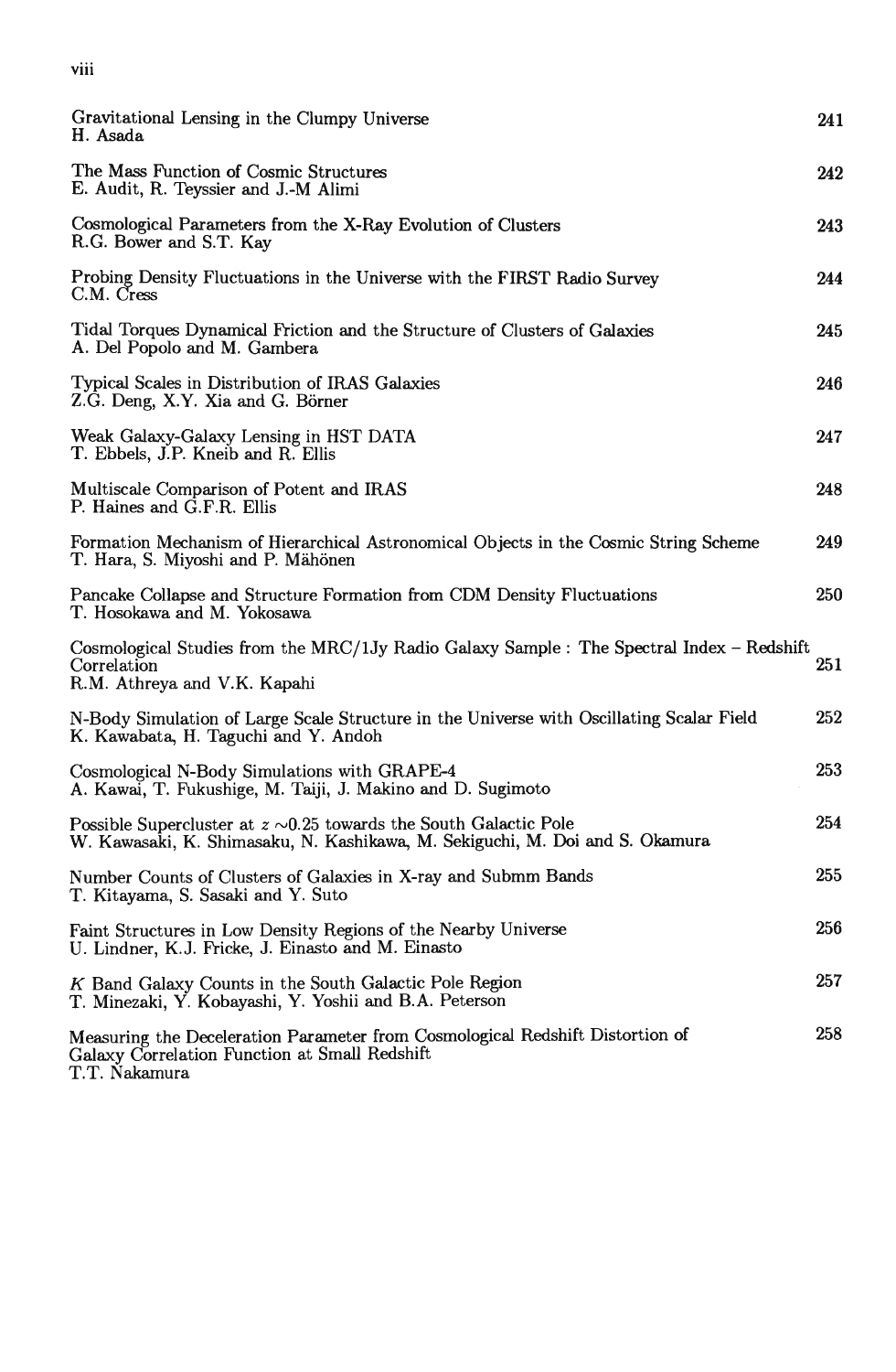| Distribution and evolution of quasars<br>S. Nasiri and V. Rezania                                                                                        | 259 |
|----------------------------------------------------------------------------------------------------------------------------------------------------------|-----|
| The Angular Correlation Function of Faint Galaxies during the Decreasing Correlation Period<br>T. Ogawa, B.F. Roukema and K. Yamashita                   | 260 |
| MACHO Detection from Measurements of Gravitational Deflection<br>K. Ohnishi, M. Hosokawa and T. Fukushima                                                | 261 |
| Galaxy Distribution in Clusters of Galaxies<br>T. Okamoto, S. Yachi and A. Habe                                                                          | 262 |
| Are there Ghost Images of the Coma Cluster at other Redshifts?<br>B.F. Roukema                                                                           | 263 |
| A New Method to Estimate Cosmological Parameters Using the Baryon Fraction of Clusters<br>of Galaxies<br>S. Sasaki                                       | 264 |
| Kinematical Evolution of the Pairwise Velocity Field of Galaxies<br>N. Seto and J. Yokoyama                                                              | 265 |
| Subclusters in the Virgo Area<br>Z.Y. Shao                                                                                                               | 266 |
| Measuring the Density Fluctuation From the Cluster Gas Mass Function<br>K. Shimasaku                                                                     | 267 |
| Non-Gaussian Isocurvature Models<br>A.J. Stirling and J.A. Peacock                                                                                       | 268 |
| Anisotropies in Luminosity Distance<br>N. Sugiura, N. Sugiyama and M. Sasaki                                                                             | 269 |
| Theoretical and Observational Implications of a Super-Horizon-Scale Inhomogeneous<br>Cosmological Model<br>K. Tomita                                     | 270 |
| Scale-Dependence of Bias from APM-BGC Sample<br>L.Z. Fang, Z.G. Deng and X.Y. Xia                                                                        | 271 |
| Type-Specific Luminosity Functions of Nearby Clusters of Galaxies<br>M. Yagi, K. Shimasaku, N. Yasuda, M. Doi, S. Okamura, N. Kashikawa and M. Sekiguchi | 272 |
| Linear Evolution of Small Scale Cosmological Density Perturbations<br>K. Yamamoto, N. Sugiyama and H. Sato                                               | 273 |
| Scale-Invariant Correlation Functions of Cosmological Density<br>Fluctuations in the Strong Clustering Regime and the Stability<br>T. Yano and N. Gouda  | 274 |
| Galaxy Luminosity Function based on the Press-Schechter Theory<br>H. Yoshida, M. Umemura and Y. Yoshii                                                   | 275 |
| Radio Source Counts at 232 MHZ<br>X. Zhang                                                                                                               | 276 |